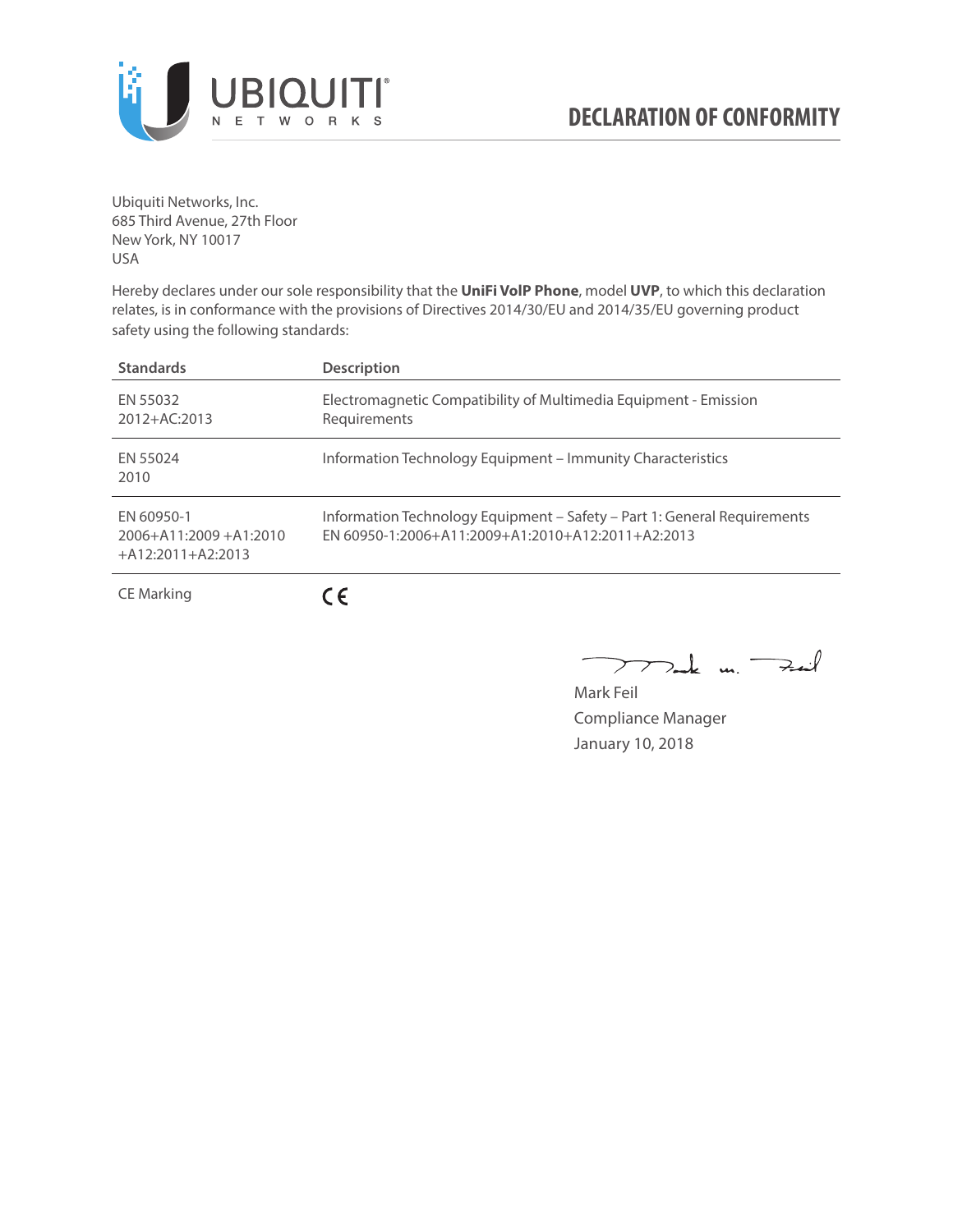

# **български** [Bulgarian]

С настоящото UBIQUITI NETWORKS декларира, че това устройство UVP е в съответствие със съществените изисквания и други приложими разпоредби на Директиви 2014/30/ЕС, 2014/35/ЕС.

### **Hrvatski** [Croatian]

UBIQUITI NETWORKS ovim putem izjavljuje da je ovaj uređaj UVP sukladan osnovnim zahtjevima i ostalim bitnim odredbama Direktiva 2014/30/EU, 2014/35/EU.

# **Čeština** [Czech]

UBIQUITI NETWORKS tímto prohlašuje, že toto UVP zařízení, je ve shodě se základními požadavky a dalšími příslušnými ustanoveními směrnic 2014/30/EU, 2014/35/EU.

### **Dansk** [Danish]

Hermed, UBIQUITI NETWORKS, erklærer at denne UVP enhed, er i overensstemmelse med de væsentlige krav og øvrige relevante krav i direktiver 2014/30/EU, 2014/35/EU.

### **Nederlands** [Dutch]

Hierbij verklaart UBIQUITI NETWORKS, dat deze UVP apparaat, in overeenstemming is met de essentiële eisen en de andere relevante bepalingen van richtlijnen 2014/30/EU, 2014/35/EU.

### **English**

Hereby, UBIQUITI NETWORKS, declares that this UVP device, is in compliance with the essential requirements and other relevant provisions of Directives 2014/30/EU, 2014/35/EU.

## **Eesti keel** [Estonian]

Käesolevaga UBIQUITI NETWORKS kinnitab, et antud UVP seade, on vastavus olulistele nõuetele ja teistele asjakohastele sätetele direktiivide 2014/30/EL, 2014/35/EL.

#### **Suomi** [Finnish]

Täten UBIQUITI NETWORKS vakuuttaa, että tämä UVP laite, on yhdenmukainen olennaisten vaatimusten ja muiden sitä koskevien direktiivien 2014/30/EU, 2014/35/EU.

#### **Français** [French]

Par la présente UBIQUITI NETWORKS déclare que l'appareil UVP, est conforme aux exigences essentielles et aux autres dispositions pertinentes des directives 2014/30/UE, 2014/35/UE.

## **Deutsch** [German]

Hiermit erklärt UBIQUITI NETWORKS, dass sich dieses UVP Gerät, in Übereinstimmung mit den grundlegenden Anforderungen und den anderen relevanten Vorschriften der Richtlinien 2014/30/EU, 2014/35/EU befindet.

## **Ελληνικά** [Greek]

Δια του παρόντος, UBIQUITI NETWORKS, δηλώνει ότι αυτή η συσκευή UVP, είναι σε συμμόρφωση με τις βασικές απαιτήσεις και τις λοιπές σχετικές διατάξεις των οδηγιών 2014/30/EE, 2014/35/EE.

## **Magyar** [Hungarian]

Ezennel UBIQUITI NETWORKS kijelenti, hogy ez a UVP készülék megfelel az alapvető követelményeknek és más vonatkozó 2014/30/EU, 2014/35/EU irányelvek rendelkezéseit.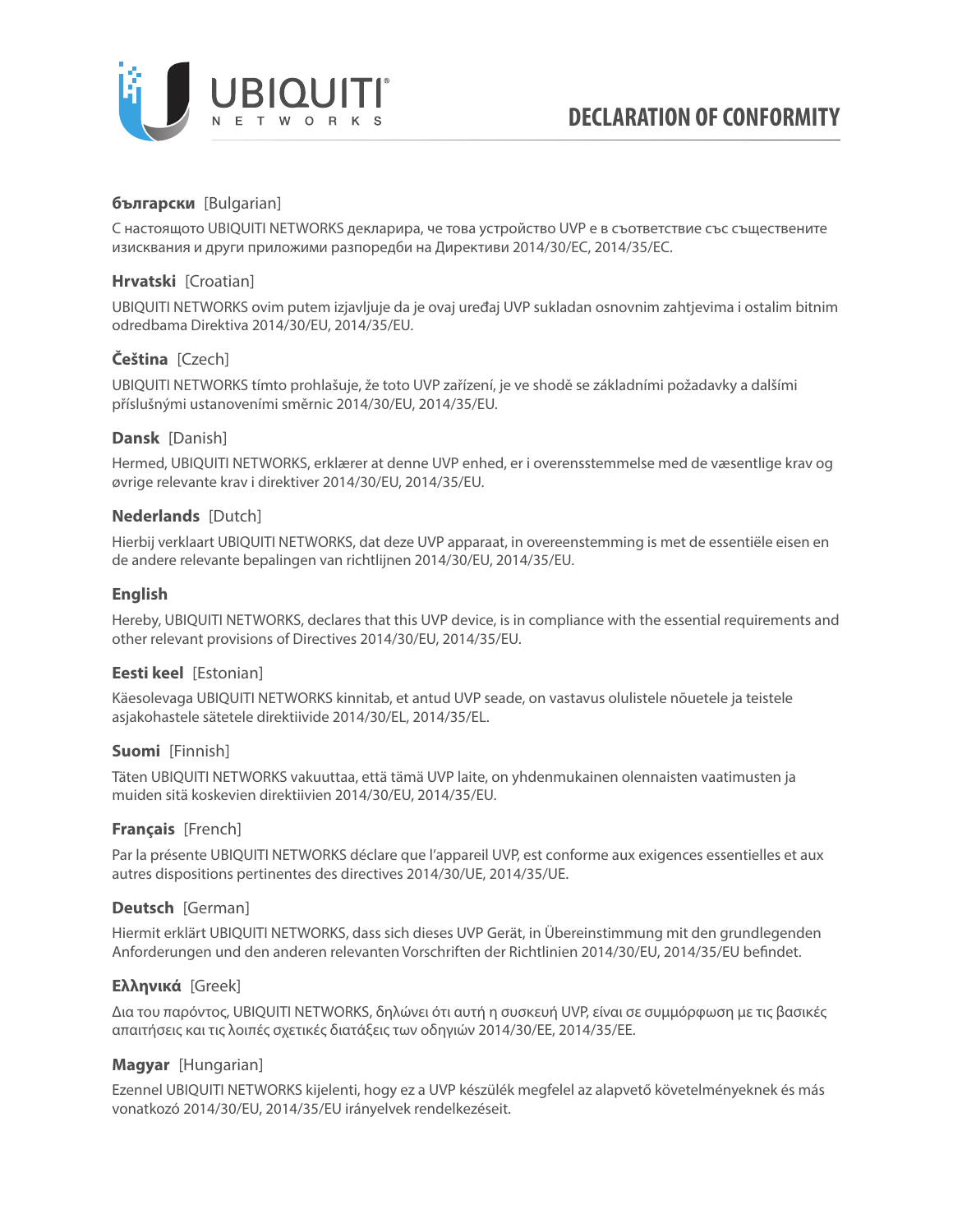

## **Íslenska** [Icelandic]

Hér, UBIQUITI NETWORKS, því yfir að þetta UVP tæki er í samræmi við grunnkröfur og önnur viðeigandi ákvæði tilskipana 2014/30/ESB, 2014/35/ESB.

### **Italiano** [Italian]

Con la presente, UBIQUITI NETWORKS, dichiara che questo dispositivo UVP, è conforme ai requisiti essenziali ed alle altre disposizioni pertinenti delle direttive 2014/30/UE, 2014/35/UE.

## **Latviešu valoda** [Latvian]

Ar šo, UBIQUITI NETWORKS, deklarē, ka UVP ierīce, ir saskaņā ar būtiskajām prasībām un citiem attiecīgiem noteikumiem Direktīvās 2014/30/ES, 2014/35/ES.

### **Lietuvių kalba** [Lithuanian]

UBIQUITI NETWORKS deklaruoja, kad šis UVP įrenginys atitinka esminius reikalavimus ir kitas 2014/30/ES, 2014/35/ES Direktyvų nuostatas.

### **Malti** [Maltese]

Hawnhekk, UBIQUITI NETWORKS, tiddikjara li dan il-mezz UVP huwa konformi mar-rekwiżiti essenzjali u dispożizzjonijiet rilevanti oħrajn ta 'Direttivi 2014/30/UE, 2014/35/UE.

### **Norsk** [Norwegian]

Herved UBIQUITI NETWORKS, erklærer at denne UVP enheten, er i samsvar med de grunnleggende kravene og andre relevante bestemmelser i direktivene 2014/30/EU, 2014/35/EU.

## **Polski** [Polish]

Niniejszym, Ubiquiti Networks, oświadcza, że urządzenie UVP, jest zgodny z zasadniczymi wymaganiami oraz pozostałymi stosownymi postanowieniami Dyrektyw 2014/30/UE, 2014/35/UE.

## **Português** [Portuguese]

UBIQUITI NETWORKS declara que este dispositivo UVP, está conforme com os requisitos essenciais e outras disposições das Directivas 2014/30/UE, 2014/35/UE.

#### **Română** [Romanian]

Prin prezenta, UBIQUITI NETWORKS declară că acest dispozitiv UVP este în conformitate cu cerințele esențiale și alte prevederi relevante ale Directivelor 2014/30/UE, 2014/35/UE.

## **Slovenčina** [Slovak]

Týmto UBIQUITI NETWORKS, prehlasuje, že toto UVP zariadenie, je v súlade so základnými požiadavkami a ďalšími relevantnými ustanoveniami smernice 2014/30/EÚ, 2014/35/EÚ.

#### **Slovenščina** [Slovenian]

Družba UBIQUITI NETWORKS izjavlja, da je naprava UVP v skladu z obveznimi zahtevami in drugimi ustreznimi določbami direktiv 2014/30/EU in 2014/35/EU.

## **Español** [Spanish]

Por medio de la presente UBIQUITI NETWORKS declara que este dispositivo UVP, cumple con los requisitos esenciales y cualesquiera otras disposiciones aplicables o exigibles de las Directivas 2014/30/UE, 2014/35/UE.